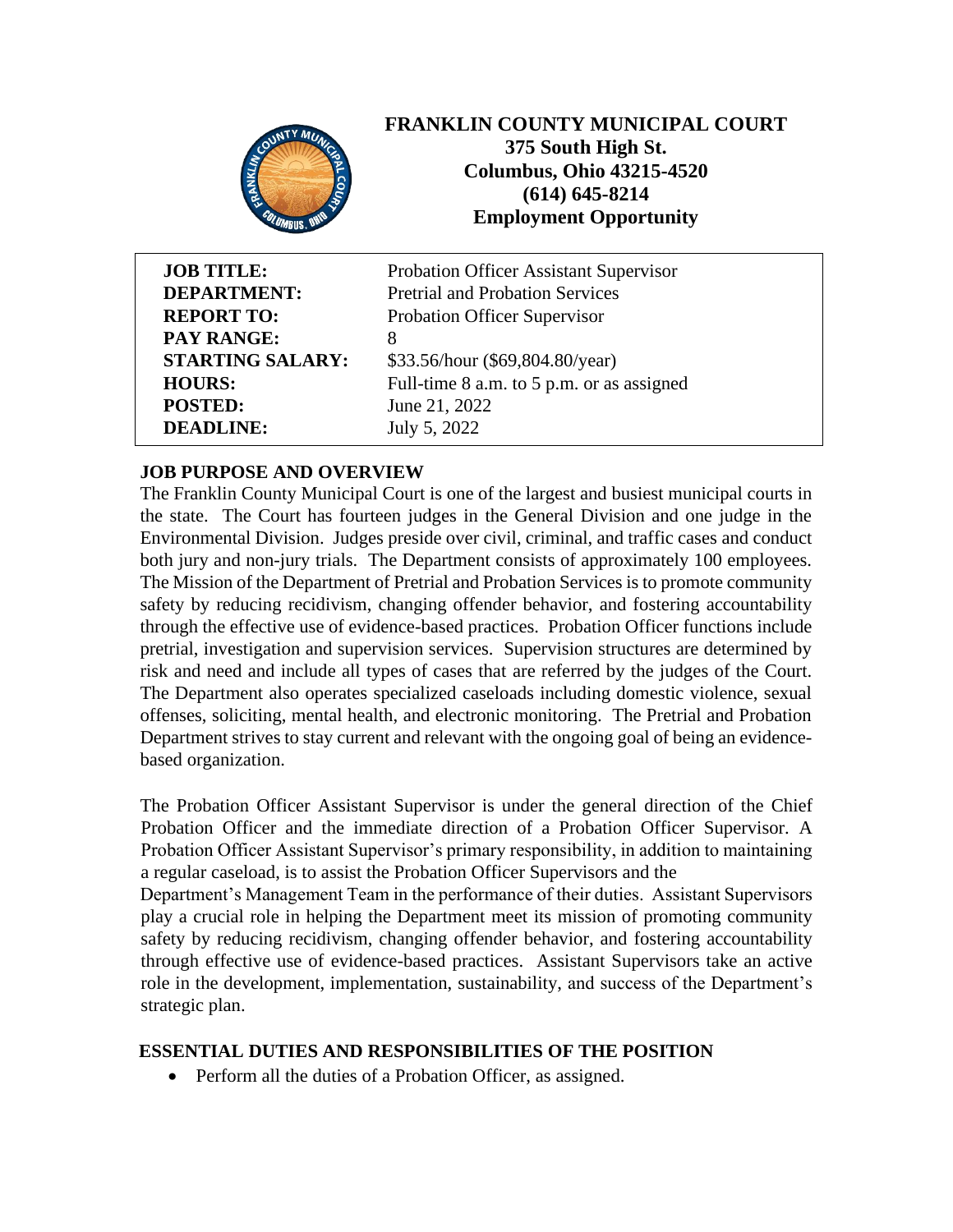- Conduct the Ohio Risk Assessment System (ORAS) and other identified assessment tools to ensure appropriate supervision placement, intervention, and programming
- Develop an appropriate supervision plan to address the requirements of the Court, and the assessed and identified needs of a defendant
- Supervise and support defendants through the behavior-change process; skills and goal attainment; and compliance with court-ordered conditions of supervision which includes teaching new skills, role-playing with defendants and application of motivational interviewing skills
- Perform field work as needed; notify the Court of defendant compliance with supervision requirements; conduct arrests when necessary; and attend court hearings when required
- Conduct investigations for the Court and prepare written reports to assist judges in the determination of appropriate sentences, release conditions or the sealing of criminal offense records, as assigned
- Complete thorough, well-written reports that detail an individual's progress on supervision that include thoughtful and informed recommendations
- Supervise specialized caseloads consisting of environmental compliance issues; defendants convicted of domestic violence or related charges; substance using defendants; defendants with mental-health or developmental disability considerations; defendants convicted of sex offenses; or defendants ordered to a period of electronic monitoring or work release
- Maintain accurate, current, and thorough documentation and records
- Assist in the management and development of the supervisory functions within the assigned department Unit.
- Manage assigned department project or function as needed.
- Assist in the management of routine Assistant Supervisor duties including, but not limited to the department's attendance line, unit data collection and officer work product review and approvals.
- Assist in the department's continuous quality improvement process including, case reviews and case audits as required.
- Provide advanced training for staff.
- Assist officers in successfully meeting expectations by providing feedback, support and direction.
- Attend and actively participate in biweekly Management Team Meetings, as required.
- Actively participate and/or chair Department Committees or Workgroup.
- Assist in the data collection, review and analysis within assigned Unit.
- Attend and actively participate in assigned Unit's monthly Unit Meetings.
- Attend and actively participate in other assigned Unit activities, including: treatment team/program review meetings, Unit development meetings, as appropriate.
- Cover any supervisory functions as directed or as needed.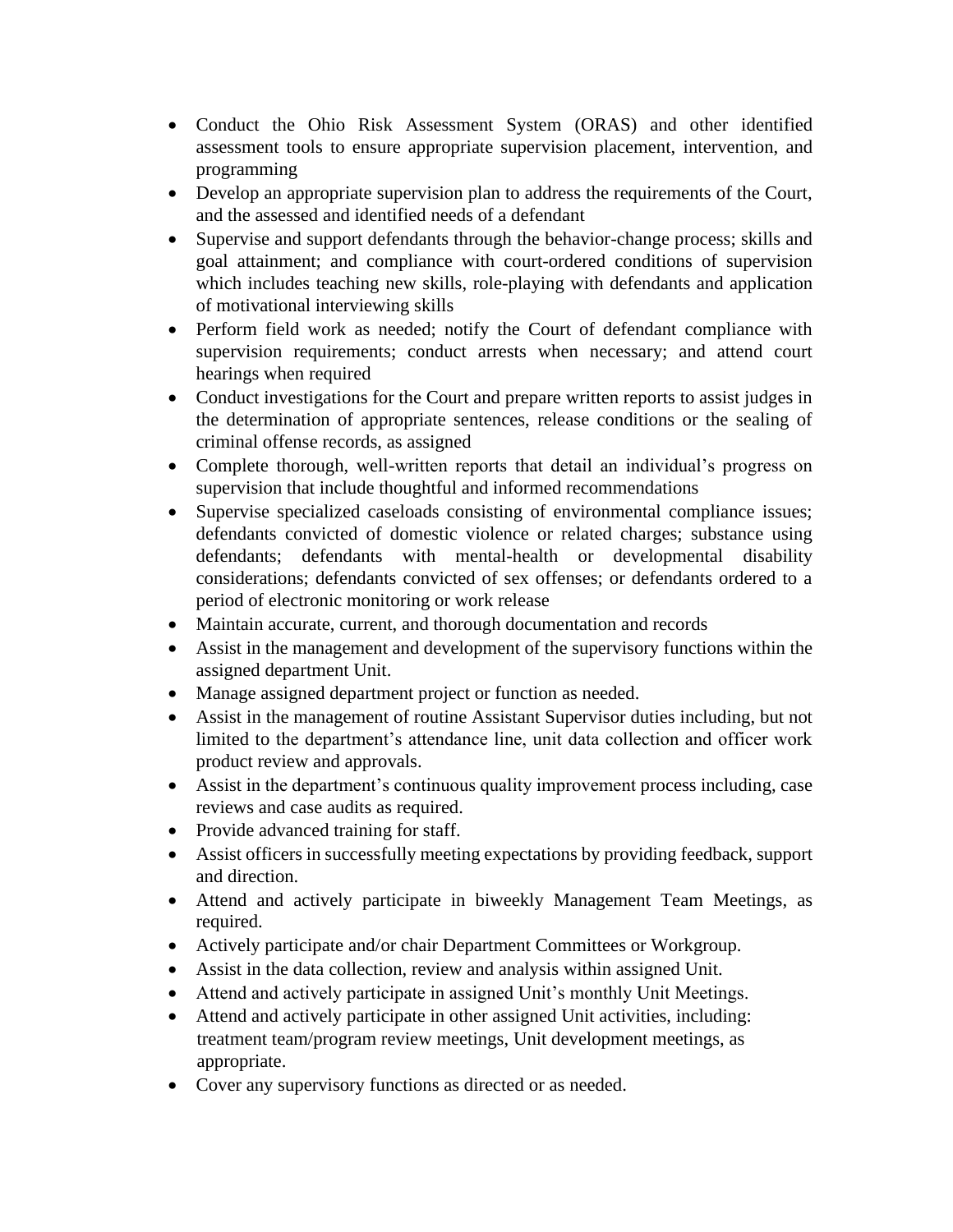- Coordinate with supervisors and other assistant supervisors in providing necessary coverage per Department Coverage Policy.
- Ensure coverage when the assigned Probation Officer Supervisor is unavailable.
- Assist the Leadership Team in the development and advancement of the Department's Strategic Plan.
- Performs other duties as assigned.

# **QUALIFICATIONS AND REQUIREMENTS**

- Bachelor's degree from an accredited four-year college or university in one of the social sciences, psychology, sociology, criminology, or a closely related field.
- A minimum of five years' experience as a Probation Officer with demonstrated knowledge of legal terminology, pretrial and probation-related procedures, policies, trends and developments and evidence-based practices in Community Corrections.
- Ability to assess and supervise defendants effectively (e.g., assess and resolve problems, motivate defendants toward prosocial supports and activities, and facilitate interventions that assist defendants in changing their thinking and behavior)
- Knowledge and demonstration of managerial skills and organizational behavior to assist with supporting and motivating staff through stressful situations.
- Leadership and personal traits including patience, objectivity, maturity, effectiveness under stress, initiative, adaptability, sound judgment and problemsolving skills.
- Willingness to attend supervisory and leadership related professional development opportunities.
- Ability to analyze problems and make recommendations and/or decisions to meet the Department's goals and objectives.
- Ability to work within a team management concept and to advance management objectives
- Demonstrated commitment to the values and mission of the Department.
- Ability to maintain sensitive and confidential information.
- Ability to communicate verbally effectively and professionally and in writing in English to diverse audiences.
- Knowledge of common office practices, procedures, and equipment.
- Pleasant personality and the ability to deal with potentially difficult people; and ability to interact and maintain effective working relationships with judges, employees, attorneys, litigants, law enforcement officers, and others conducting business with the Court.
- Conscious of and sensitive to the diversity within the Court's jurisdiction and ability to interact professionally with this diverse population of people from many different geographic, socioeconomic, religious, sexual orientation and gender identity, racial, and ethnic backgrounds on a regular basis.
- Excellent time-management skills; ability to prioritize work; ability to work independently; and ability to work under time constraints.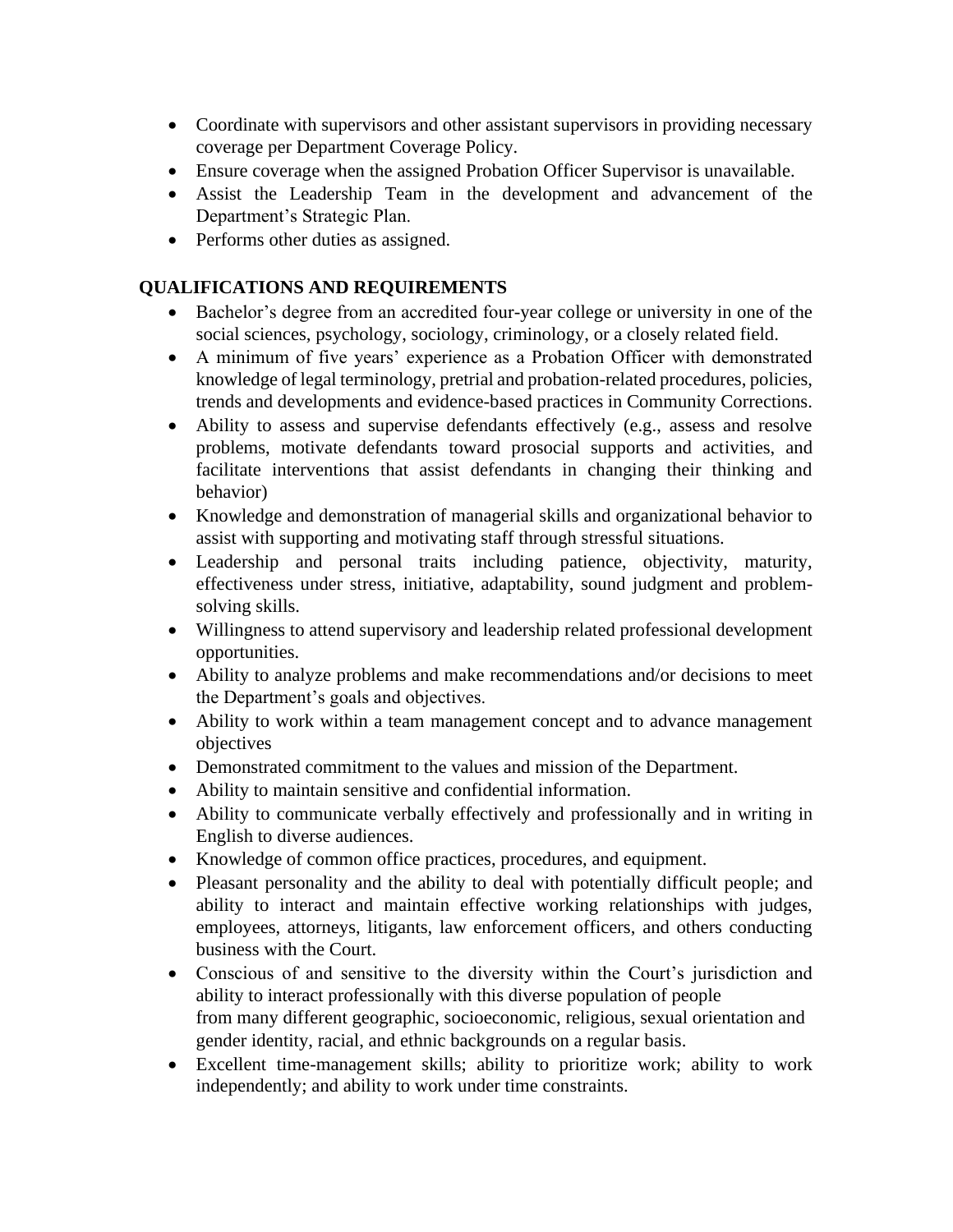- Ability to delegate work and assign work schedules.
- Professional appearance and demeanor appropriate for the position and the work environment as a representative of the Court.
- Demonstrated dependability, reliability, and excellent attendance record. Attendance is an essential part of this job.
- Proficiency in operating a personal computer and using, or being able to learn, Microsoft Office products such as Word, Outlook, and Excel, and the Court's case management software.
- Maintain a valid Ohio driver's license.

Preferred qualifications include:

- Prior supervisor experience a plus.
- Advanced knowledge of substance uses disorders, behavioral health and domestic violence issues.
- Proficient in efficient and effective case management skills, time management skills and multi-tasking.
- Certified to use Law Enforcement Automated Data Systems (LEADS), the Ohio Law Enforcement Gateway (OHLEG) and National Crime Information Center (NCIC), Bureau of Criminal Identification and Investigation, Federal Bureau of Investigation (FBI), and Interstate Identification Information Systems. Proficient in computer functions which include Forms Generation, Franklin County Justice System/Sheriff, Crystal Reports, Internet, CPD LEAP and Mug Shots. Be currently certified in self-defense and arrest procedures. Certified and proficient in the application and administration of Department's Risk and Need Screening and Assessment Tools.
- Additional consideration will be given to individuals who are fluently bilingual in Spanish and English with a college-level vocabulary in both languages, the ability to communicate complex information in both English and Spanish, and speak a language commonly used by people of Somalia for whom English is a second language or who are proficient in American Sign Language

#### **BENEFITS**

The Franklin County Municipal Court offers an excellent benefits package that includes medical, prescription, vision, dental and life insurance; short-term disability; generous vacation, sick and personal leave; 11 paid holidays; longevity service payments; sick-leave reciprocity; employee-assistance and deferred-compensation programs; tuition reimbursement; and credit-union membership.

Court employees are members of the Ohio Public Employees Retirement System that provides retirement, disability, and survivor benefits for public employees. The Court pays the required employer's share of 14 percent of the employee's salary. Court employees do not have Social Security taxes withheld from their paychecks because they are members of OPERS.

### **APPLICATION PROCESS**